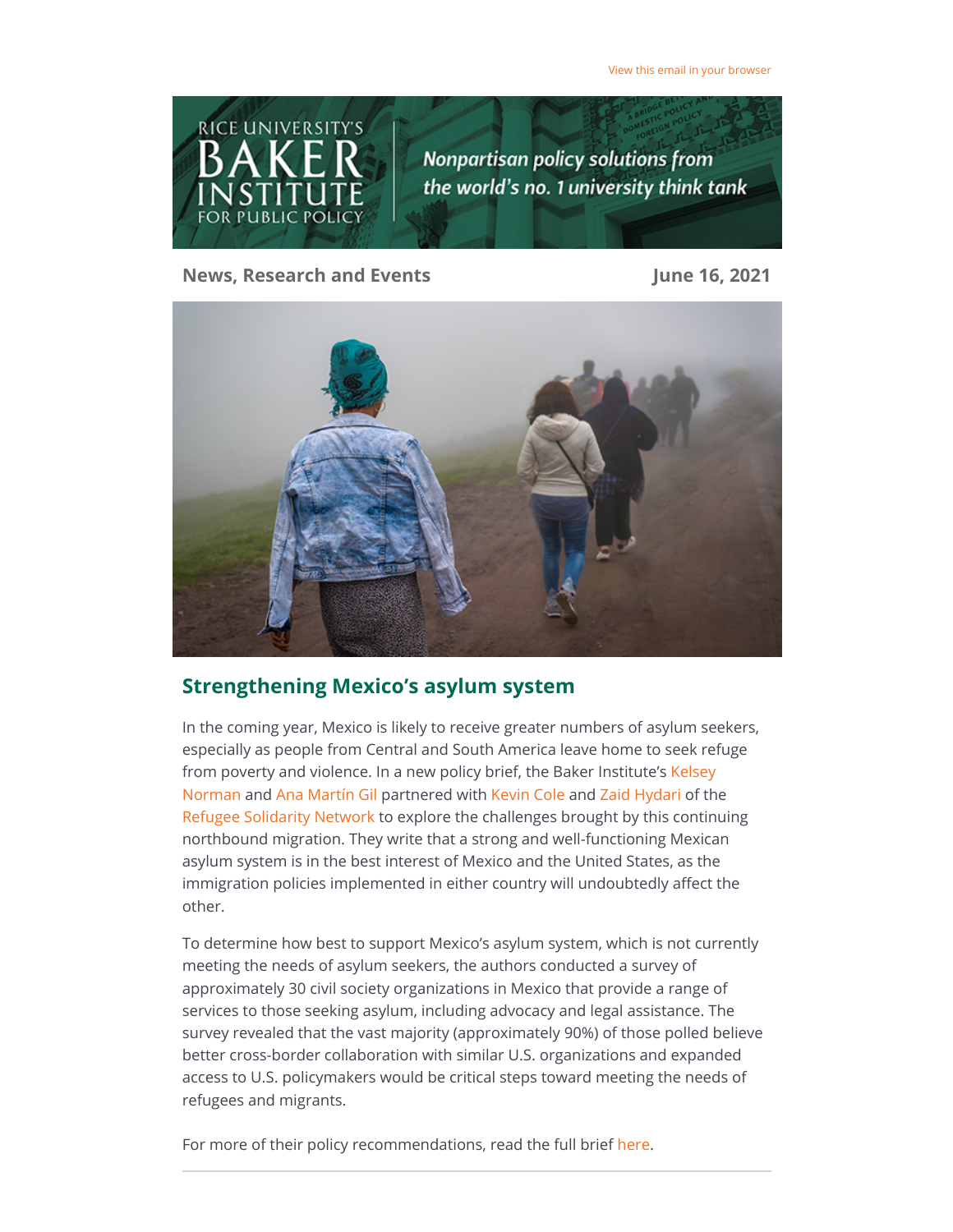# **New on the Baker Institute Blog**



### **[Takeaways from Mexico's](https://riceconnect.rice.edu/page.redir?target=https%3a%2f%2fblog.bakerinstitute.org%2f2021%2f06%2f07%2fmexicos-midterm-elections-winners-and-losers-and-their-impact-on-u-s-mexico-relations%2f&srcid=235196&srctid=1&erid=6c2f08e1-f626-4fa5-b790-4345c5211c0b&trid=6c2f08e1-f626-4fa5-b790-4345c5211c0b) midterm elections**

Mexico's pivotal elections brought critical losses last week to President Andrés Manuel López Obrador and his MORENA party. What do they mean for the Mexican people and the U.S.- Mexico relationship? [Tony Payan,](https://riceconnect.rice.edu/page.redir?target=https%3a%2f%2fwww.bakerinstitute.org%2fexperts%2ftony-payan%2f&srcid=235196&srctid=1&erid=6c2f08e1-f626-4fa5-b790-4345c5211c0b&trid=6c2f08e1-f626-4fa5-b790-4345c5211c0b) the director of the Center for the United States and Mexico, explains [here](https://riceconnect.rice.edu/page.redir?target=https%3a%2f%2fblog.bakerinstitute.org%2f2021%2f06%2f07%2fmexicos-midterm-elections-winners-and-losers-and-their-impact-on-u-s-mexico-relations%2f&srcid=235196&srctid=1&erid=6c2f08e1-f626-4fa5-b790-4345c5211c0b&trid=6c2f08e1-f626-4fa5-b790-4345c5211c0b).



### **[Uncharted territory: Taxing](https://riceconnect.rice.edu/page.redir?target=https%3a%2f%2fblog.bakerinstitute.org%2f2021%2f06%2f08%2fthe-uncharted-territory-of-taxing-non-fungible-tokens-nfts%2f&srcid=235196&srctid=1&erid=6c2f08e1-f626-4fa5-b790-4345c5211c0b&trid=6c2f08e1-f626-4fa5-b790-4345c5211c0b) nonfungible tokens**

Nonfungible tokens (NFTs) have introduced an extremely lucrative way to sell digital work, like art. [Read here](https://riceconnect.rice.edu/page.redir?target=http%3a%2f%2fblog.bakerinstitute.org%2f2021%2f06%2f08%2fthe-uncharted-territory-of-taxing-non-fungible-tokens-nfts%2f&srcid=235196&srctid=1&erid=6c2f08e1-f626-4fa5-b790-4345c5211c0b&trid=6c2f08e1-f626-4fa5-b790-4345c5211c0b) for public finance fellow [Joyce Beebe's](https://riceconnect.rice.edu/page.redir?target=https%3a%2f%2fwww.bakerinstitute.org%2fexperts%2fjoyce-beebe%2f&srcid=235196&srctid=1&erid=6c2f08e1-f626-4fa5-b790-4345c5211c0b&trid=6c2f08e1-f626-4fa5-b790-4345c5211c0b) explanation of the NFT market and how the sometimes-extraordinary sale proceeds are taxed.

# **"Even if it weren't for the competition with China, the American people deserve the benefits that come from these kinds of investments of taxpayer money."**

[Neal Lane,](https://riceconnect.rice.edu/page.redir?target=https%3a%2f%2fwww.bakerinstitute.org%2fexperts%2fneal-f-lane%2f&srcid=235196&srctid=1&erid=6c2f08e1-f626-4fa5-b790-4345c5211c0b&trid=6c2f08e1-f626-4fa5-b790-4345c5211c0b) Senior Fellow in Science and Technology Policy, to [Nature](https://riceconnect.rice.edu/page.redir?target=https%3a%2f%2fwww.nature.com%2farticles%2fd41586-021-01559-x&srcid=235196&srctid=1&erid=6c2f08e1-f626-4fa5-b790-4345c5211c0b&trid=6c2f08e1-f626-4fa5-b790-4345c5211c0b), on the budget boost slated for the National Science Foundation

# **Beyond the Headlines**





**[The CLEAN Future Act and oilfield-produced water](https://riceconnect.rice.edu/page.redir?target=https%3a%2f%2fwww.bakerinstitute.org%2fresearch%2fclean-future-act-and-oilfield-produced-water-regulation-potential-consequences-us-and-global-energy%2f&srcid=235196&srctid=1&erid=6c2f08e1-f626-4fa5-b790-4345c5211c0b&trid=6c2f08e1-f626-4fa5-b790-4345c5211c0b) regulation.** [Gabriel Collins,](https://riceconnect.rice.edu/page.redir?target=https%3a%2f%2fwww.bakerinstitute.org%2fexperts%2fgabe-collins%2f&srcid=235196&srctid=1&erid=6c2f08e1-f626-4fa5-b790-4345c5211c0b&trid=6c2f08e1-f626-4fa5-b790-4345c5211c0b) the Baker Botts Fellow in Energy and Environmental Regulatory Affairs, discusses why a section of the CLEAN Future Act that aims to classify oilfield-produced water as a hazardous waste could prevent the bill from achieving its climate, energy, environmental and social objectives.

**[Unproven stem cell interventions: A global public](https://riceconnect.rice.edu/page.redir?target=https%3a%2f%2fwww.bakerinstitute.org%2fresearch%2funproven-stem-cell-interventions-global-public-health-problem-requiring-global-deliberation%2f&srcid=235196&srctid=1&erid=6c2f08e1-f626-4fa5-b790-4345c5211c0b&trid=6c2f08e1-f626-4fa5-b790-4345c5211c0b) health problem.** Science and technology policy fellow [Kirstin Matthews](https://riceconnect.rice.edu/page.redir?target=https%3a%2f%2fwww.bakerinstitute.org%2fexperts%2fkirstin-rw-matthews%2f&srcid=235196&srctid=1&erid=6c2f08e1-f626-4fa5-b790-4345c5211c0b&trid=6c2f08e1-f626-4fa5-b790-4345c5211c0b) and her co-authors lay out how the World Health Organization can help curb the rise of [unsafe and unproven stem cell treatments in Stem Cell](https://riceconnect.rice.edu/page.redir?target=https%3a%2f%2fwww.bakerinstitute.org%2fresearch%2funproven-stem-cell-interventions-global-public-health-problem-requiring-global-deliberation%2f&srcid=235196&srctid=1&erid=6c2f08e1-f626-4fa5-b790-4345c5211c0b&trid=6c2f08e1-f626-4fa5-b790-4345c5211c0b) Reports.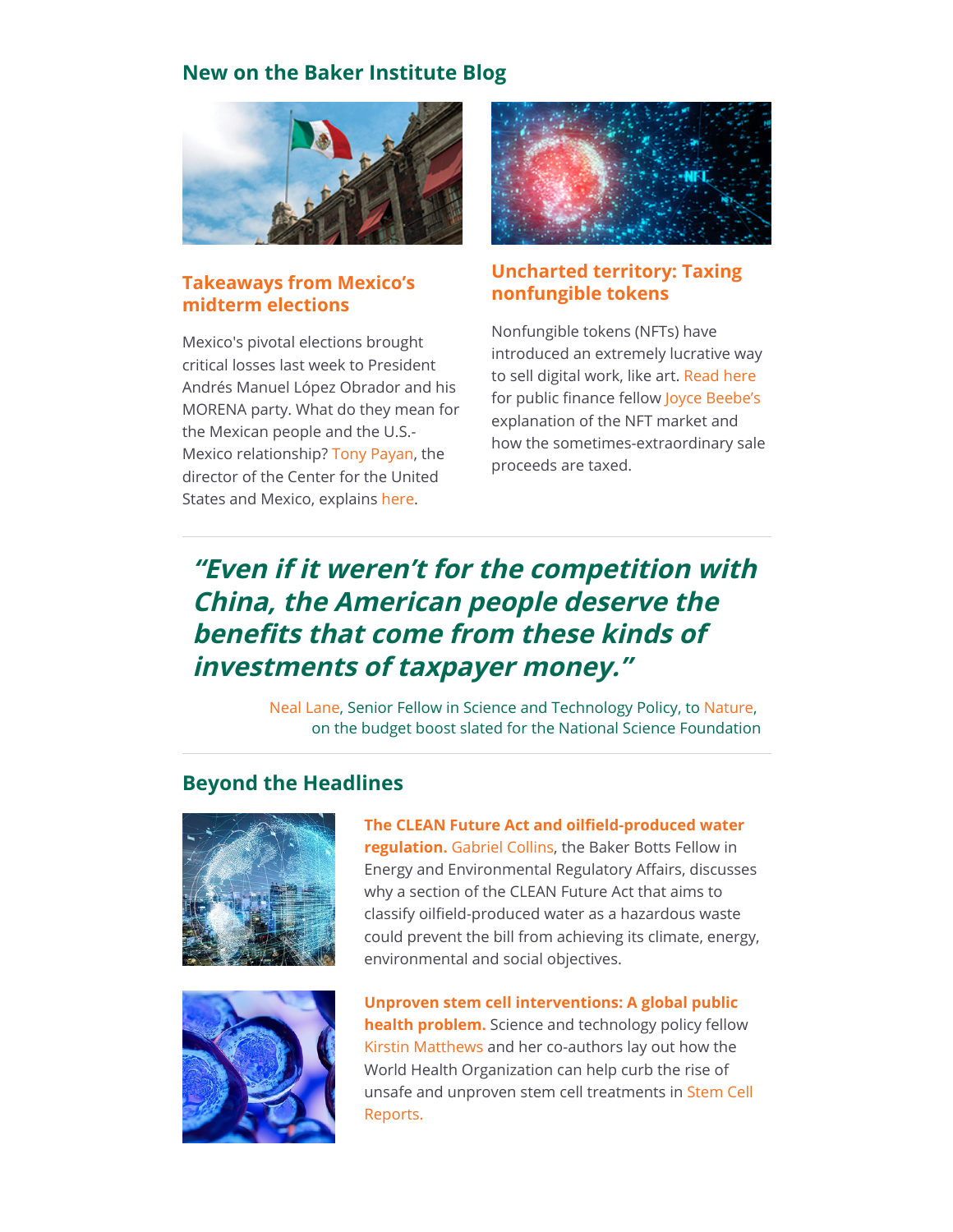

**[Why are children in Brazil dying from COVID-19?](https://riceconnect.rice.edu/page.redir?target=https%3a%2f%2fwww.bakerinstitute.org%2fresearch%2fwhy-are-so-many-children-brazil-dying-covid-19%2f&srcid=235196&srctid=1&erid=6c2f08e1-f626-4fa5-b790-4345c5211c0b&trid=6c2f08e1-f626-4fa5-b790-4345c5211c0b)** A variant of COVID-19, which may be to blame for the high death rate among Brazil's COVID-positive children, is spreading in the U.S. "Pediatric and newborn cases could soon become more prevalent," write [Peter Hotez](https://riceconnect.rice.edu/page.redir?target=https%3a%2f%2fwww.bakerinstitute.org%2fexperts%2fpeter-j-hotez%2f&srcid=235196&srctid=1&erid=6c2f08e1-f626-4fa5-b790-4345c5211c0b&trid=6c2f08e1-f626-4fa5-b790-4345c5211c0b), the Baker Institute fellow in disease and poverty, and his coauthor Albert I. Ko in an op-ed for the [New York Times](https://riceconnect.rice.edu/page.redir?target=https%3a%2f%2fwww.bakerinstitute.org%2fresearch%2fwhy-are-so-many-children-brazil-dying-covid-19%2f&srcid=235196&srctid=1&erid=6c2f08e1-f626-4fa5-b790-4345c5211c0b&trid=6c2f08e1-f626-4fa5-b790-4345c5211c0b).

# **Membership and Development News**

**Center for Energy Studies receives funding to improve Texans' quality of life.** [Congratulations to the C](https://riceconnect.rice.edu/page.redir?target=https%3a%2f%2flonestarprize.org%2fresults&srcid=235196&srctid=1&erid=6c2f08e1-f626-4fa5-b790-4345c5211c0b&trid=6c2f08e1-f626-4fa5-b790-4345c5211c0b)[enter for Energy Studies](https://riceconnect.rice.edu/page.redir?target=https%3a%2f%2fwww.bakerinstitute.org%2fcenter-for-energy-studies%2f&srcid=235196&srctid=1&erid=6c2f08e1-f626-4fa5-b790-4345c5211c0b&trid=6c2f08e1-f626-4fa5-b790-4345c5211c0b)[, one of four finalists for the Lone](https://riceconnect.rice.edu/page.redir?target=https%3a%2f%2flonestarprize.org%2fresults&srcid=235196&srctid=1&erid=6c2f08e1-f626-4fa5-b790-4345c5211c0b&trid=6c2f08e1-f626-4fa5-b790-4345c5211c0b) [Star Prize that will receive a \\$1 million dollar matching challenge grant from Lyda](https://riceconnect.rice.edu/page.redir?target=https%3a%2f%2fwww.lydahillphilanthropies.org%2f&srcid=235196&srctid=1&erid=6c2f08e1-f626-4fa5-b790-4345c5211c0b&trid=6c2f08e1-f626-4fa5-b790-4345c5211c0b) Hill Philanthropies and [Lever for Change.](https://riceconnect.rice.edu/page.redir?target=https%3a%2f%2fwww.leverforchange.org%2f&srcid=235196&srctid=1&erid=6c2f08e1-f626-4fa5-b790-4345c5211c0b&trid=6c2f08e1-f626-4fa5-b790-4345c5211c0b) The grant will be used to develop a soil [carbon storage market, one of the proposals in the MacArthur Foundation's Bold](https://riceconnect.rice.edu/page.redir?target=https%3a%2f%2fsolutions.leverforchange.org%2f&srcid=235196&srctid=1&erid=6c2f08e1-f626-4fa5-b790-4345c5211c0b&trid=6c2f08e1-f626-4fa5-b790-4345c5211c0b) Solutions Network, and will create new economic opportunities and ecosystem restoration benefits for Texans. Learn more about the initiative [here](https://riceconnect.rice.edu/page.redir?target=https%3a%2f%2fsolutions.leverforchange.org%2flone-star-prize%2ftexas-dirt%2f&srcid=235196&srctid=1&erid=6c2f08e1-f626-4fa5-b790-4345c5211c0b&trid=6c2f08e1-f626-4fa5-b790-4345c5211c0b), and contact [Christene Kimmel](https://riceconnect.rice.edu/page.redir?target=https%3a%2f%2fwww.bakerinstitute.org%2fstaff%2fchristene-kimmel%2f&srcid=235196&srctid=1&erid=6c2f08e1-f626-4fa5-b790-4345c5211c0b&trid=6c2f08e1-f626-4fa5-b790-4345c5211c0b) at [ckimmel@rice.edu](mailto:ckimmel@rice.edu) or [713-348-2136](tel:7133482136) for more information.



**Membership provides networking, philanthropic opportunities.** Joining one of our premier [membership forums](https://riceconnect.rice.edu/page.redir?target=https%3a%2f%2friceconnect.rice.edu%2fbaker-institute-roundtable-membership&srcid=235196&srctid=1&erid=6c2f08e1-f626-4fa5-b790-4345c5211c0b&trid=6c2f08e1-f626-4fa5-b790-4345c5211c0b) offers access to member-exclusive events and expands your network — while providing critical research support to the Baker Institute's scholars. If you are already a member, consider [renewing or upgrading](https://riceconnect.rice.edu/page.redir?target=https%3a%2f%2friceconnect.rice.edu%2fbaker-institute-roundtable-membership&srcid=235196&srctid=1&erid=6c2f08e1-f626-4fa5-b790-4345c5211c0b&trid=6c2f08e1-f626-4fa5-b790-4345c5211c0b). Please visit our website for more on the [Roundtabl](https://riceconnect.rice.edu/page.redir?target=https%3a%2f%2fwww.bakerinstitute.org%2fjoin-the-baker-roundtable%2f&srcid=235196&srctid=1&erid=6c2f08e1-f626-4fa5-b790-4345c5211c0b&trid=6c2f08e1-f626-4fa5-b790-4345c5211c0b)[e and Roundtable Young](https://riceconnect.rice.edu/page.redir?target=https%3a%2f%2fwww.bakerinstitute.org%2froundtable-young-professionals%2f&srcid=235196&srctid=1&erid=6c2f08e1-f626-4fa5-b790-4345c5211c0b&trid=6c2f08e1-f626-4fa5-b790-4345c5211c0b) Professionals, or contact [Rachel Smith](https://riceconnect.rice.edu/page.redir?target=https%3a%2f%2fwww.bakerinstitute.org%2fstaff%2frachel-smith%2f&srcid=235196&srctid=1&erid=6c2f08e1-f626-4fa5-b790-4345c5211c0b&trid=6c2f08e1-f626-4fa5-b790-4345c5211c0b) at [rachel.smith@rice.edu](mailto:rachel.smith@rice.edu) or [713-348-4945.](tel:7133484945)